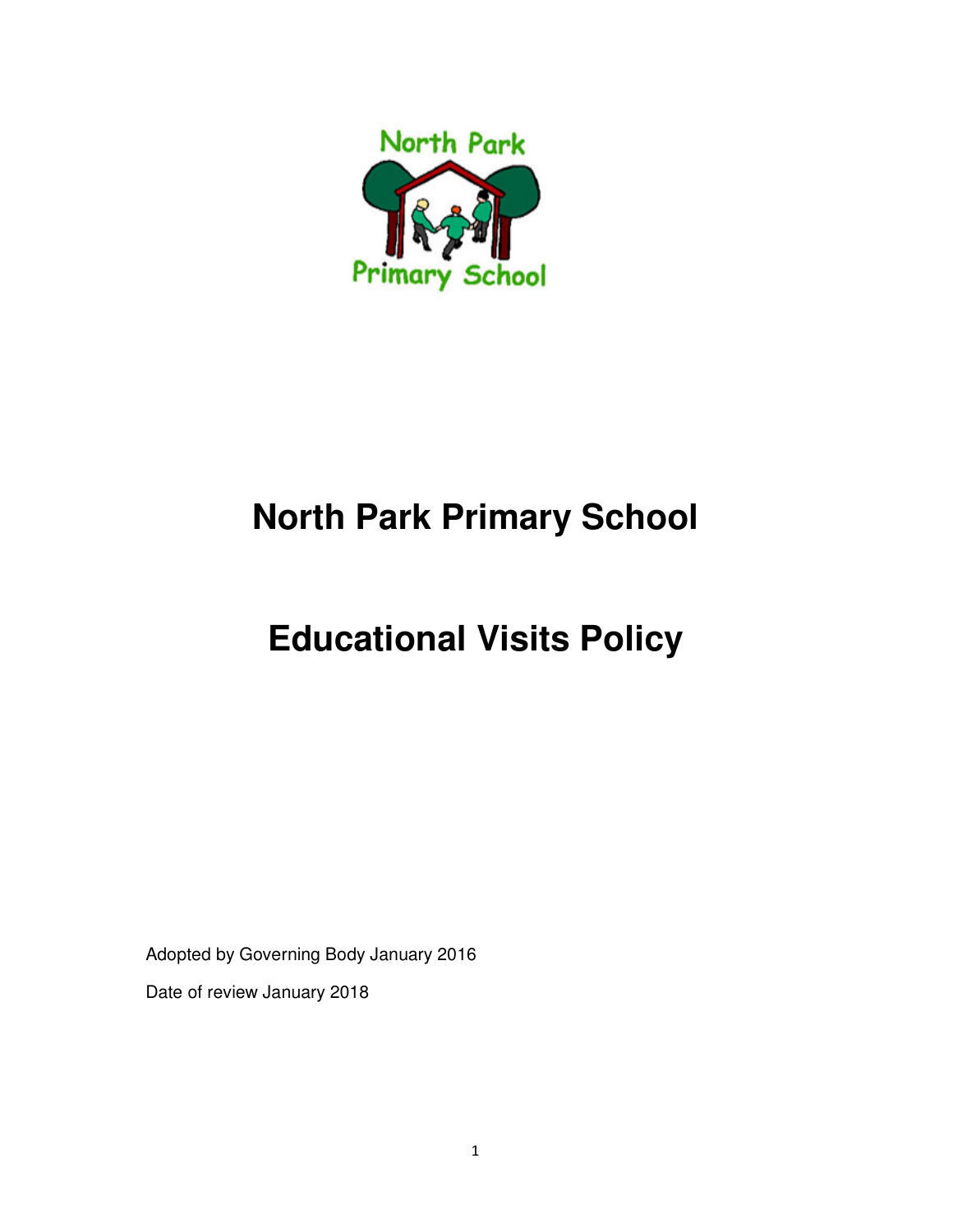# **NORTH PARK PRIMARY SCHOOL**

# **EDUCATIONAL VISITS POLICY**

## **INTRODUCTION**

#### **Rationale**

North Park Primary School is committed to providing a broad, balanced curriculum for all pupils, and outdoor learning and educational visits is a key feature of our provision. We are committed to providing inspirational, real-world educational experiences for our pupils through visits and visitors to enrich and enhance their learning experiences, deepen knowledge and understanding and increase skills and confidence.

This policy will set out the key procedures that need to be followed when planning and undertaking outdoor learning and educational visits, in order to ensure they are not only worthwhile learning experiences, but also undertaken in a safe and responsible manner.

## **Entitlement**

North Park Primary School feels that all of its pupils are entitled to:

- A broad and balanced curriculum, where experiences are creative and relevant, over at least those areas described by National Curriculum with differentiation, relevance, progression and continuity.
- Have equal opportunity to take part in educational visits and outdoor learning, within the local area and off-site, including residential visits.

## **Definition**

This Educational Visits Policy refers to all activities that take place outdoors, on-site and offsite, including residential at home and abroad.

Educational visits, including residential visits, provide a context for learning, requiring children to use their skills, knowledge and understanding in real, and often complex, situations; this helps them understand and remember what they are learning about in a meaningful way and brings the curriculum to life.

We believe that there are several key outcomes from high quality outdoor education (in line with OEAP guidance):

- **Enjoyment and fulfilment**: children enjoy participating and adopt a positive attitude to challenge and adventure.
- **Confidence**: children gain personal confidence and self-esteem
- **Social awareness:** children develop their self-awareness and social skills; they appreciate the contributions and achievements of themselves and others.
- **Environmental awareness**: children become alive to the environment, natural and man-made, in which they live, and understand important concepts including sustainable development and conservation.
- **Activity skills**: young people have the opportunity of developing a range of skills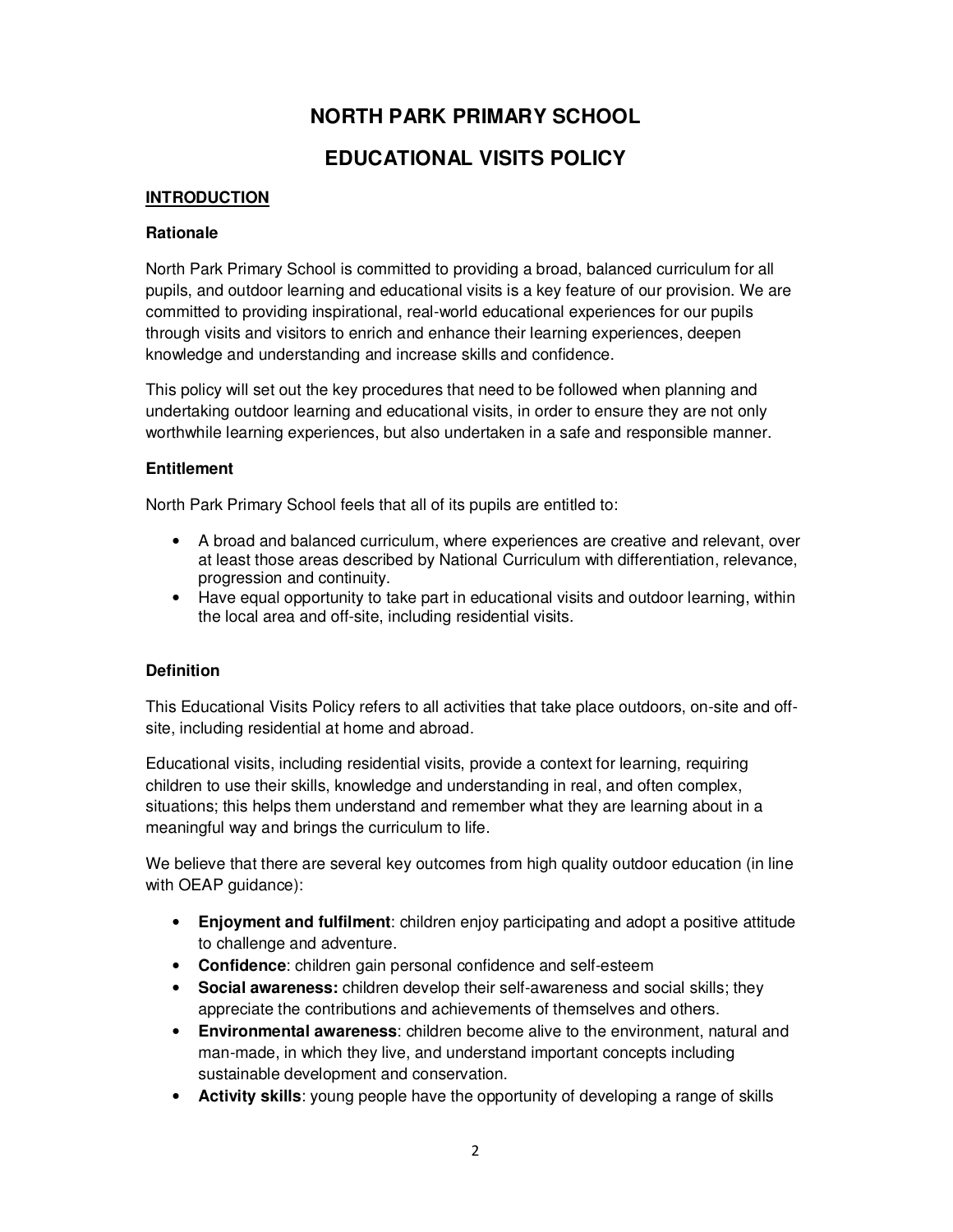- **Personal qualities**: children demonstrate increased initiative, self-reliance, responsibility, independence, perseverance and commitment.
- **Key skills**: children develop and extend their skills of communication, problem solving, leadership and teamwork.
- **Health and fitness**: children learn to appreciate the benefits of physical exercise and activity and the lifelong value of participation in leisure activities
- **Motivation for learning**: children display an increased motivation and appetite for learning that contributes to raised levels of attainment and achievement in other aspects of their education
- **Broadening horizons:** children broaden their experiences and become open to a wider range of opportunities and life chances.

## **EMPLOYER'S POLICY**

Durham County Council is classified as the 'Employer'. This policy should be read alongside Durham County Council's Policy and Guidance: Educational Visits, Off-Site Activities and On-Site Adventures Policy, which can be found on the school website, or a copy can be requested from school. We also follow OEAP National Guidance, which can be found following this link: http://oeapng.info/

School staff should follow all these policies when planning outdoor learning or educational visits, alongside the guidance in this document. Any clarification needs to be sought from the Educational Visits Coordinator (EVC).

## **ROLES IN SCHOOL**

## **Governors**

Governors should provide support and challenge to ensure that:

- School policy is up to date and effective
- Training is up to date
- The policy complies with Durham County Council's Policy and Guidance: Educational Visits, Off-Site Activities and On-Site Adventures Policy and that the school adheres to this policy and guidance
- where approval for visits is delegated to the headteacher and/or EVC that risk assessments are in place and effective

## **Headteacher**

The headteacher will ensure that:

- the Durham County Council's Policy and Guidance: Educational Visits, Off-Site Activities and On-Site Adventures Policy is adhered to at all times
- the school policy is up to date and effective
- visits comply with guidance and are notified and submitted in advance
- risk assessments and suitable safeguarding arrangements are in place (including DBS checks): that these are proportionate.
- EVC and staff training is up to date and effective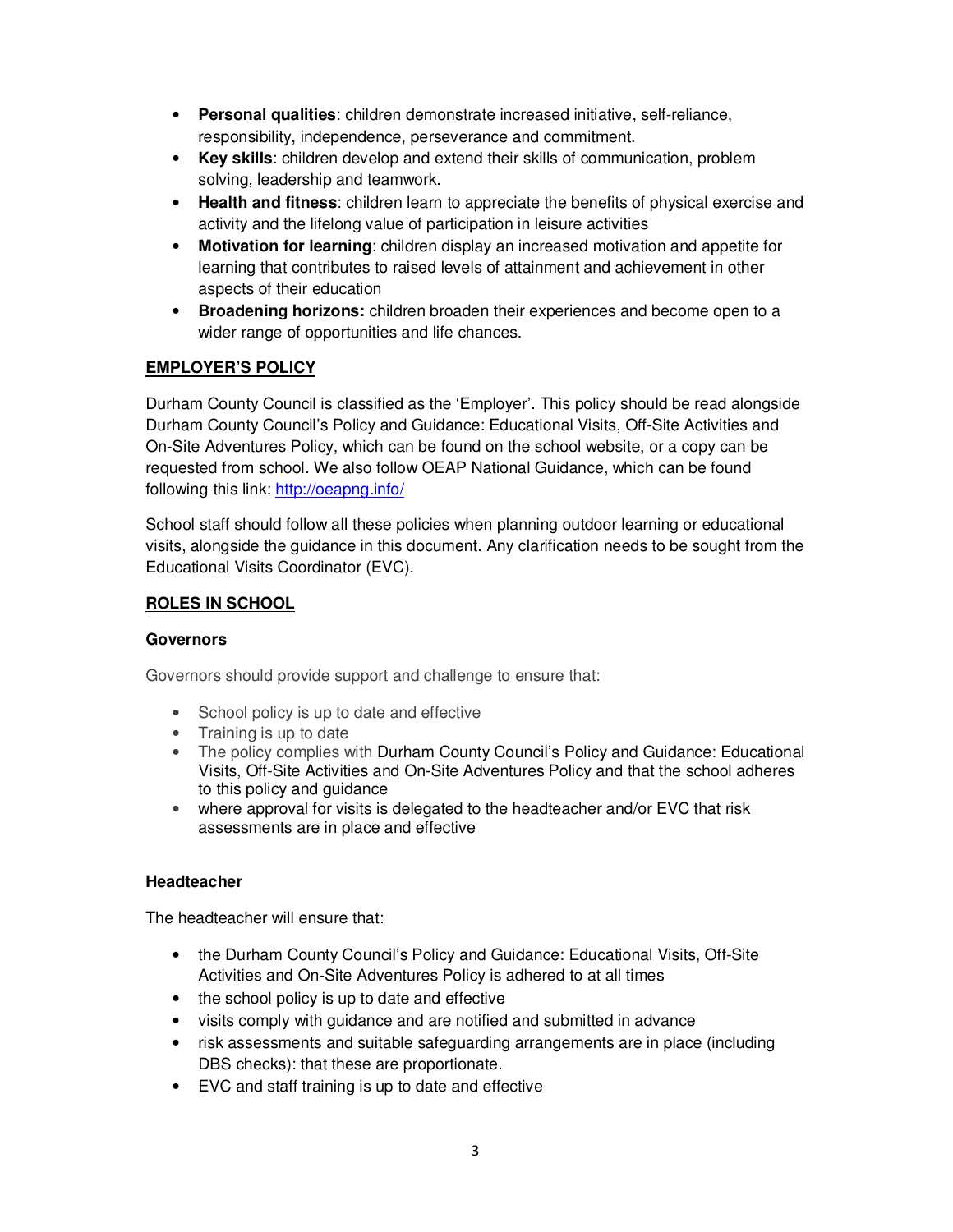- Staff leading visits are competent and experienced, and are clear about their role and that of any accompanying adults, including volunteers
- Arrangements for medical needs and any other inclusion considerations have been met
- Transport and insurance arrangements are appropriate and meet requirements
- Where the activity or visit involves a third party provider: appropriate checks have been made and assurances obtained; a clear contract is in place setting out what the contractor is to provide; the provider holds sufficient indemnity insurance
- Emergency procedures and contacts are clear and in place.
- Where charges are made, these are within legal and employer requirements; procedures are in place to account for finance of activities and visits
- Serious incidents are reported to DCC as required by their guidance, meeting the requirements of RIDDOR.
- Governing Body are kept up to date of policy, procedures and visits taking place

## **Educational Visits Coordinator**

The EVC will:

- be appointed by/be the Headteacher
- have appropriate training to fulfil the role, and have experience of leading educational visits
- Keep the policy and guidance up to date
- Support staff; be involved in the planning and management of visits, and monitor planning and delivery of visits; evaluate visits with staff
- oversee the necessary paperwork and risk assessments, ensuring they meet guidance requirements; will maintain records of visits (using EVOLVE)
- ensure the DFE and DCC guidance is adhered to, and keep abreast of advice from OEAP
- ensure medical and first aid issues are addressed
- ensure emergency procedures are in place, clear to all staff, and adhered to

#### **Teachers/Visit leaders**

Visit leaders will:

- seek approval to carry out the visit
- be responsible for planning, organisation and management of visits in line with school and DCC policy, in liaison with the EV coordinator, including defining the roles of the other adults; provide necessary information to supporting adults.
- organise transport in accordance with DCC requirements, if appropriate, in liaison with the business manager
- organise letters to parents and ensure suitable consent has been sought from parents, including emergency contact and medical requirements etc.
- where possible, undertake a pre-visit to the venue; ensure necessary insurance and health and safety requirements are adhered to; ensure child protection and first aid requirements are in place.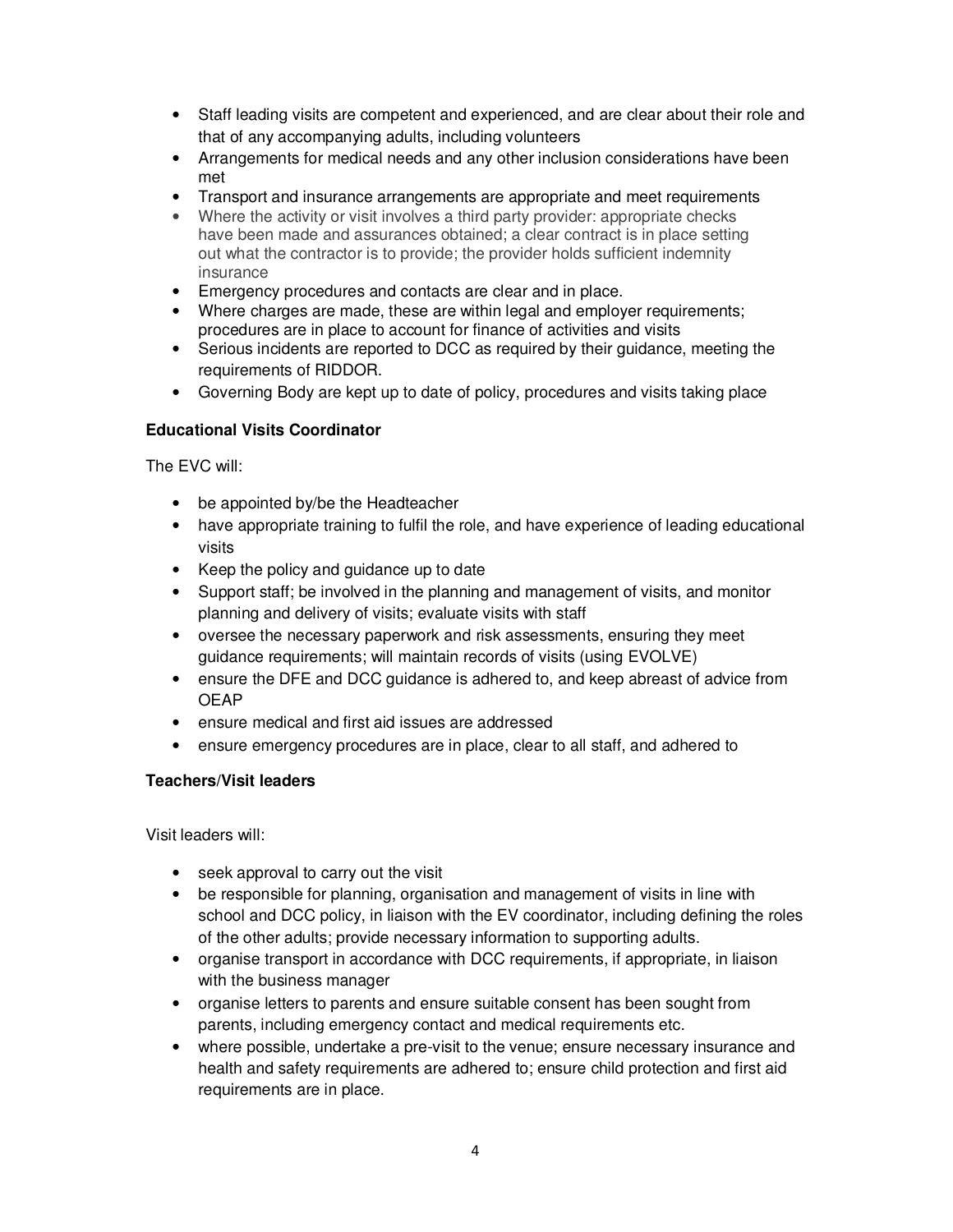- develop the risk assessment, in liaison with the business manager and/or EVC; this may include generic risk assessments and should always include points specific to the activity being planned; ensure risk assessments are understood by all adults on the visit. Where possible involve the pupils in risk assessments, e.g. when discussing how expected to behave on bus, crossing roads, etc.
- keep a register of all adults and pupils who attended, in order to follow checking in and out procedures
- Report any accidents, incidents or near misses
- Evaluate visits.
- When working with third-party activity providers it is imperative that leaders avoid 'grey areas', so there should be a clear handover before and after any activity led by provider.
- Should a provider run an activity in a way that causes concern, stop/consider stopping the activity at the first appropriate moment. Such an intervention should be done with sensitivity and discretion to ensure that it does not result in young people being put at greater risk.

## **Helpers/Volunteers**

Helpers/Volunteers will be:

- subject to an appropriate vetting decision by Heads/Managers.
- used appropriately and not used to replace a visit leader.
- suitably competent and confident to be able to carry out the duties they are assigned.
- confident in their understanding of the role and responsibilities that they have been assigned and how these integrate with other staff.
- enabled to contribute to the evaluation of all aspects of the visit.
- appropriately briefed on:
	- Relevant establishment and visit procedures.
	- Group characteristics, including age, health, capabilities, special educational needs, behaviour and any other relevant matters in the
	- context of the visit.
	- Nature and location of the activity.

Where the Helper is a Parent (or otherwise in a close relationship with a young person taking part in the visit) they should be made aware of the potential for their relationship to compromise group management, particularly if there is a serious incident. There is a probability that the Helper may be distracted by the needs of their own child, rather than looking to the needs of the whole group. This means that the Visit Leader should directly address this issue as part of the risk-benefit assessment and not assign a Helper to a leadership role which gives them a direct responsibility for their own child, other than where this is a risk managed part of the Visit plan.

#### **Parents**

Parents will be:

- kept up to date with policy (this is available on school website).
- kept fully informed of all trips and visits. Information will include:
	- date, timings and venue
	- reason for visit
	- method of transport, if required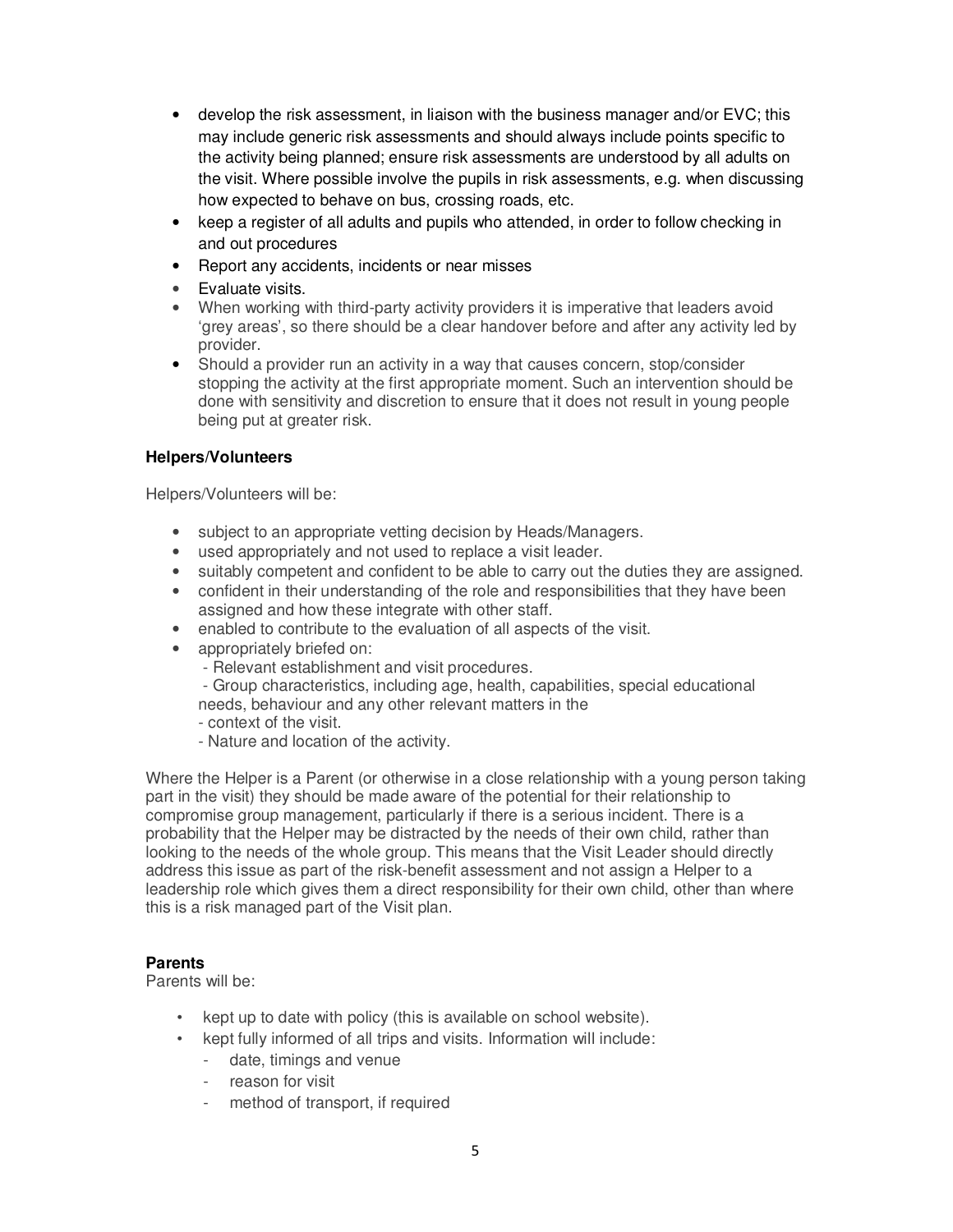- emergency contact
- charges/voluntary contributions
- clothing/footwear needed
- money, food etc arrangements
- -

## **PROCEDURES FOR ORGANISING VISITS AND APPROVAL**

When planning a visit staff need to:

- seek approval for the visit from Headteacher/EVC, having gathered all relevant information regarding arrangements, activities, risk assessments of establishment(if relevant), costs, transport arrangements. Parent transport is not used, other than to sporting events, and then parents may only transport their own children. Any staff using their own vehicles will be covered with suitable insurance.
- undertake a pre-visit, if possible and appropriate.
- ensure risk assessments are completed: these will be done with business manager/EVC. Generic risk assessments are in place for a range of activities, including use of transport, local walks, and in planning the visit these should be reviewed for any activity-specific information to be added. These should be kept with the group leader.
- seek parental consent, if required. General consent forms are held by the office and cover a range of visits, including local walks, sporting events, school trips (other than residential). Gather any relevant information about medical needs, SEND, etc
- with the business manager, submit the risk assessments and planning for the visit, via EVOLVE, for approval from EVC and Headteacher. This must be done prior to the visit.
- Ensure first aid and medical requirements are planned for.
- Understand the emergency procedures
- Ensure adequate supervision is organised (see below)
- Ensure all accompanying adults, including staff and volunteers, have a clear plan of the activity and are clear on their responsibilities,; they should know what to do in case of an emergency, and what the risk assessments are; they should have a register/list of their group members and regularly undertake headcounts; they should have a means to contact the visit leader, if required.
- Ensure catering staff are informed in advance if packed lunches are required.
- Monitor the progress of the visit throughout, ensuring all activities and procedures are taking place as planned.
- Evaluate the activity afterwards with the  $EVC -$  this may be through discussion or via the EVOLVE system.
- Ensure paperwork is completed in case of any near misses or accidents, and that all parties are informed.

## **Supervision Ratios**

Young people must be supervised at all times and the group leader is responsible for the group at all times. The following ratios are a guide only; each activity should be assessed individually for suitable supervision; off-site venues may also have their own supervision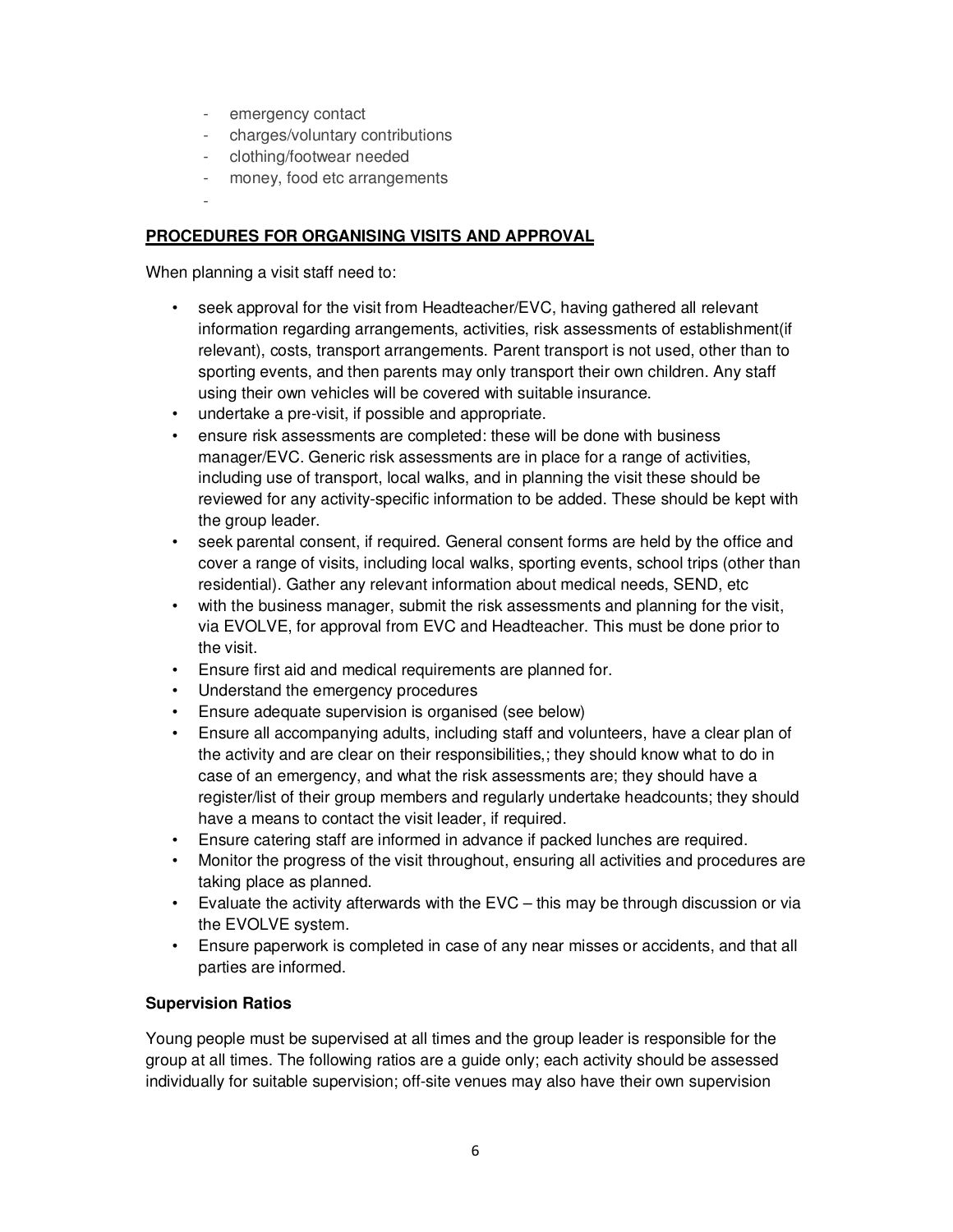requirements. A professional judgement about supervision ratios should be made alongside the EVC/Headteacher.

Low risk activities (where the risk is similar to everyday life)

- EYFS one adult to every 4-6 pupils
- Key Stage  $1$  one adult to every 4-6 pupils
- Key Stage 2 one adult to every 10-15 pupils

High Risk (adventurous, residential)

- Key Stage 1 one adult to every 2 pupils
- Key Stage 2 one adult to every 6-10 pupils

## **MONITORING and RECORD KEEPING**

- The policy and guidelines will be regularly reviewed by the Headteacher and Governing Body.
- The EVC will monitor visits through use of EVOLVE and through coordination with visit leaders
- Records of **ALL** visits will be kept.
	- ALL visits will be recorded on the **school electronic diary**. Information will include times and which adults supervised during the visit. This can be crossreferenced to attendance registers so a record of pupils attending is kept. In addition reference should be made to any generic risk assessments used during the visit (e.g. crossing the road, walking in local area, etc). parents will be informed of these visits in advance via text message and/or letters home.
	- **In addition** all off-site visits will be recorded on **EVOLVE** in line with the planning procedures above. This will be done in advance of the visit and will include all necessary risk assessments, including some generic ones held in school (e.g for transport arrangements). Parents will be informed of these visits in advance via letters home, and these are covered by the permission forms completed by parents when their child enrols into school.
	- **Residential visits** will be recorded using **EVOLVE.** Activity specific permission will be sought for these visits, and activity specific risk assessments will be developed. Parents will be informed of these visits well in advance and meetings will be held to give parents details of activities, etc.

#### **INDUCTION AND TRAINING**

- Newly qualified staff will be given the opportunity to undertake peer monitoring as part of their induction year, if required, in order to gain experience in organising and managing visits. They will always be accompanied by experienced support staff and/or teachers in their NQT year.
- The EVC will keep their training up to date and will keep abreast of developments from LA, DFE and from national best practice via the OEAP website.
- All staff will be made aware of their responsibilities via staff INSET and policy update. It is the responsibility of visit leaders to be aware of current policy and LA guidelines.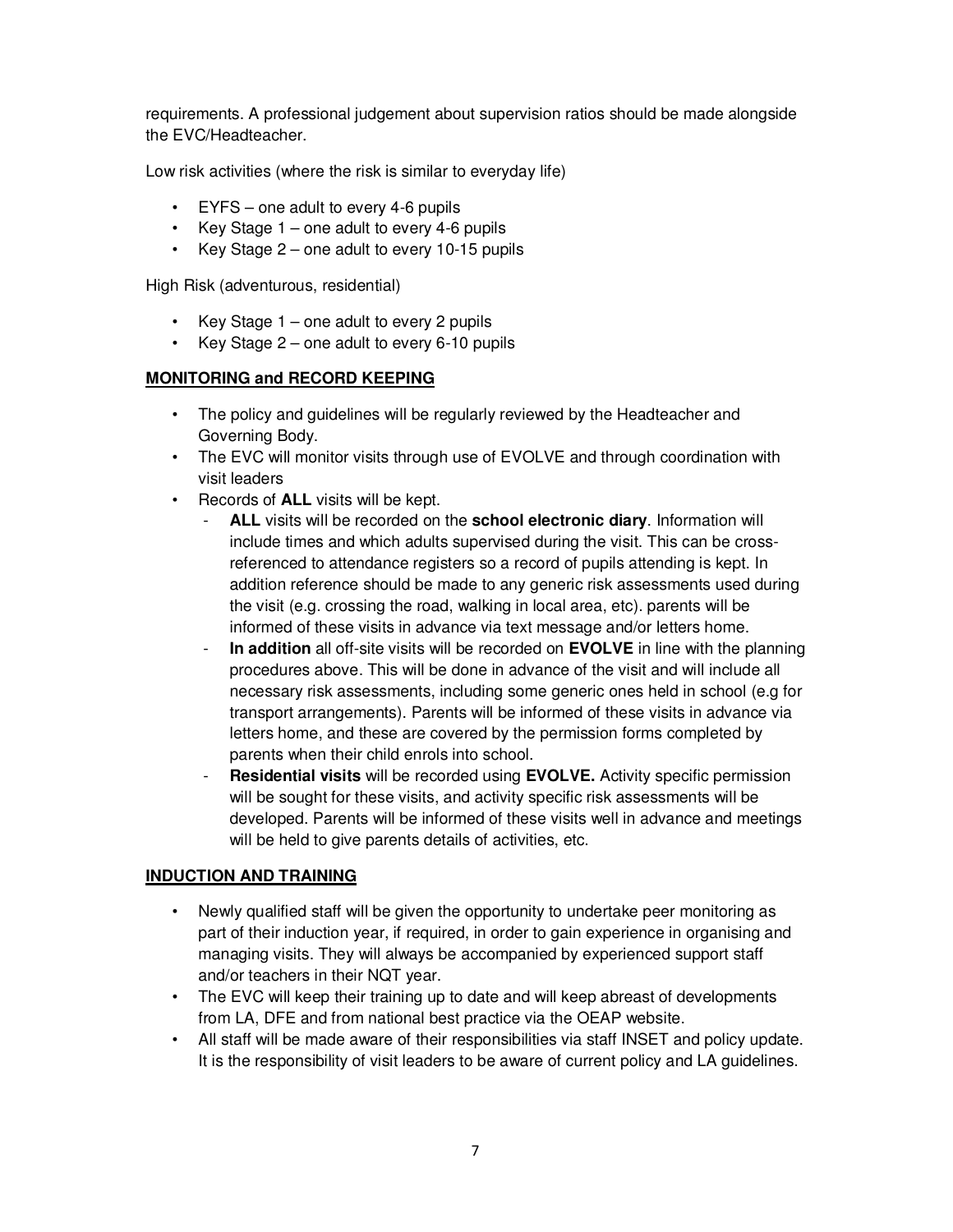## **RISK MANAGEMENT AND RISK ASSESSMENT**

Risk management, in the context of outdoor learning and off-site visits, is a two stage process:

1. The identification of the potential benefits to be gained from an activity, along with any risks to the health and safety of those involved.

2. The implementation of a plan to best realise these benefits, using professional judgement to ensure that the level of risk does not exceed that which can be justified by the benefits.

The fact that most human activity involves risk, and that this cannot be eliminated unless activities are not undertaken is recognised by both the Health and Safety Executive (HSE) and the Department for Education (DfE):

"*HSE fully recognises that learning outside the classroom helps to bring the curriculum to life – it provides deeper subject learning and increases self-confidence. It also helps pupils develop their risk awareness and prepares them for their future working lives. Striking the right balance between protecting pupils from risk and allowing them to learn from school trips has been a challenge for many schools, but getting this balance right is essential for realising all these benefits in practice". (School trips and outdoor learning activities: Tackling the health and safety myths, HSE).* 

*"School employers should always take a common sense and proportionate approach, remembering that in schools risk assessment and risk management are tools to enable children to undertake activities safely, and not prevent activities from taking place. Sensible risk management cannot remove risk altogether but it should avoid needless or unhelpful paperwork". (The Department for Education's advice on health and safety for Schools updated February 2014)* 

There are two broad categories that require risk management and planning:

1. **Routine visits that involve no more than an everyday level of risk and are covered by establishment procedures and policy.** 

Such visits should require minimal planning or preparation beyond what is needed to make best use of the learning opportunity. In a school context, they are simply lessons in a 'different' classroom.

**2. Visits requiring additional planning, and some level of specific risk assessment.** 

A visit moves into this category because one or more aspects cannot be managed adequately by existing procedures and policy. This may be due to distance from the establishment, the nature of the activities, the environment or venue(s), the nature of the particular group, the need for specialist leader competencies, or any combination of these. For some visits this will involve detailed planning over an extended period of time. The additional steps needed to manage these aspects should be identified and recorded.

Risk management involves answering two basic questions:

- What could go wrong?
- What are we going to do about it?

This process happens at three levels: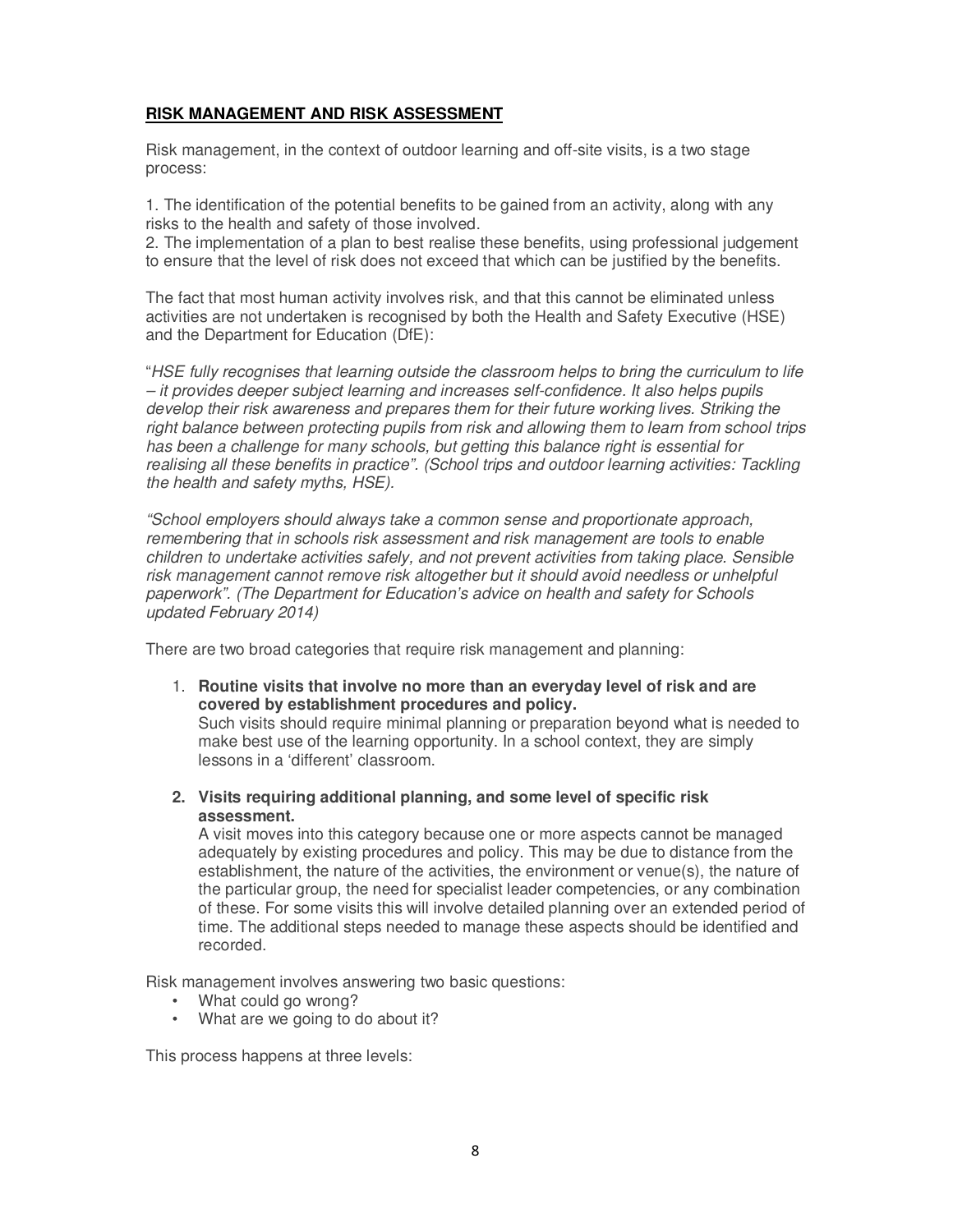#### **Generic Risk Assessment**

- Policies and procedures that apply across a range of visits (normally **recorded**).
- This is guidance or practice that remains constant regardless of the nature of the visit and they form part of an establishment's policy and procedures. It covers the management of risks identified as relevant to all visits involving similar activities. See the appendices for examples of generic risk assessments.

At North Park School this will cover:

- Visits in local area, including crossing the road
- Sporting events
- Travel to visits
- Visits to local church
- When using a generic risk assessment it is the responsibility of the group leader to ensure it is fit for purpose and whether additional activity-specific information needs to be assessed for risk and added.

#### **Visit-specific Risk Assessment**

- Carried out before the visit takes place (**recorded)**
- This is the identification and management of any risks not already covered through generic risk management. **If existing generic documents cover everything then there is no need to repeat anything.**
- It is unique to each occasion and should address staffing, activity, group, environment and distance (using the SAGED guidance below).
- These could record all significant findings for a particular visit or they may simply record issues not covered by existing generic documents.
- In the absence of generic documents, any significant findings should be included in the visit specific record.
- At North Park we use electronic notification through EVOLVE.

#### **Dynamic/on-going Risk Assessment**

- Carried out continuously throughout the visit (**not necessary to record**)
- This refers to the on-going monitoring of all aspects of the visit/activity by the visit leadership team. The group and the level of risk must be monitored and assessed throughout and, if circumstances dictate, activities should be curtailed or amended (e.g. change to plan B). In practice, it is often these on-going decisions of the Visit Leader(s) that determine whether the group remains safe and whether the activity is successful.

#### **Risk Management Implementation**

At North Park we want to ensure that we effectively manage the benefits and risks created by any learning opportunity in such a way that maximises the benefits, while ensuring that any remaining risk is proportionate.

We must be clear about who does what within the planning and management of outdoor learning and off-site visits, and to provide staff with sufficient guidance, training and support to do this effectively. The ways to achieve this should be neither paper intensive nor overly bureaucratic but should be practical and focus on real and significant risks.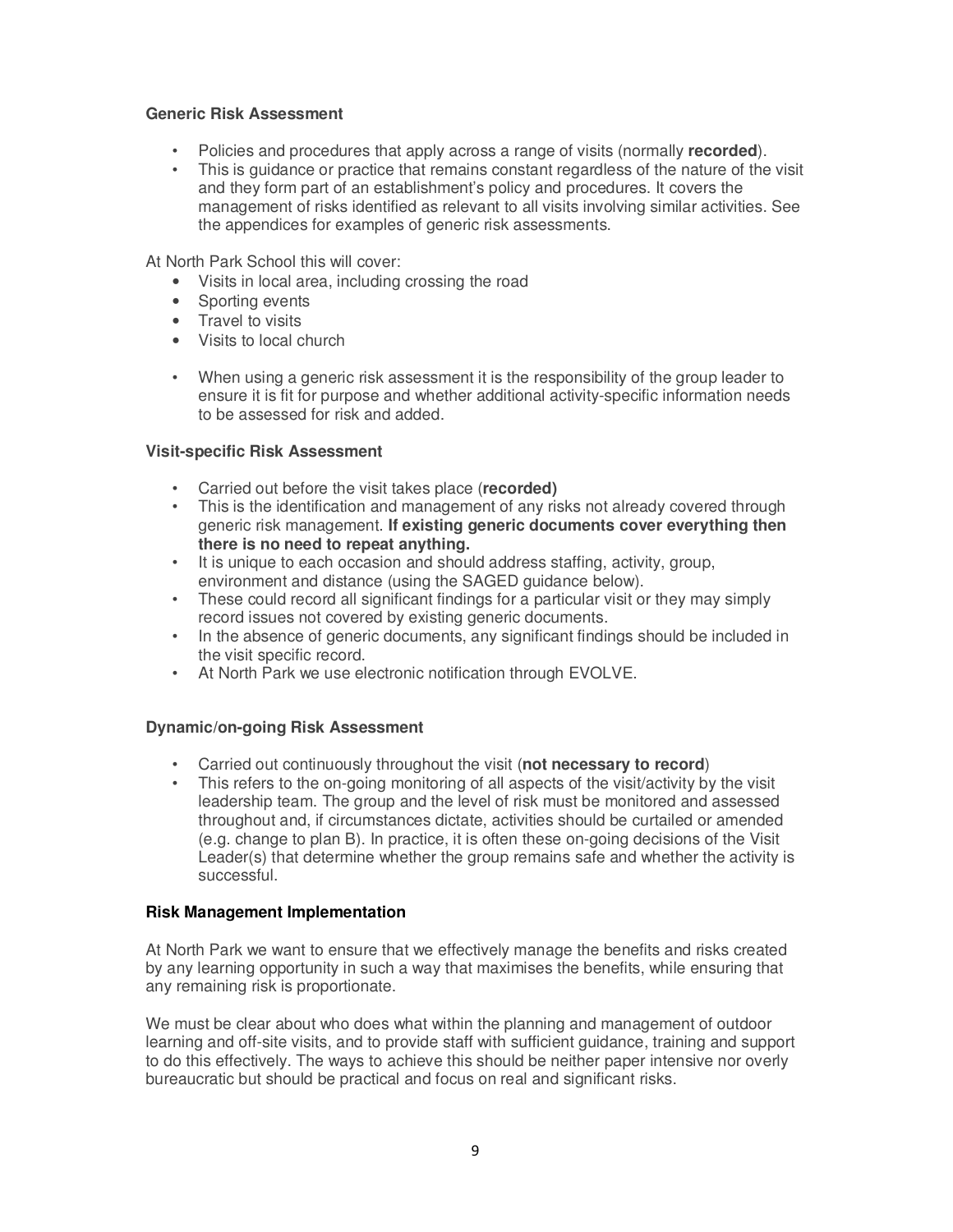At North Park we will ensure that:

- Visits and outdoor learning are an integral part of the work of the school.
- Leaders are given time and support to gain experience in a planned and progressive fashion – not 'thrown in at the deep end'.
- Leaders plan and manage visits within their own, and the visit leadership team's experience, knowledge and capability.
- Benefits and learning outcomes are clearly identified and maximised as much as possible.
- Appropriate training and advice is available to the Headteacher, the EVC and to Leaders.

Straightforward and practical plans and procedures exist to cover the generic risk management of 'routine' visits.

- Appropriate information on any visit is shared with colleagues, participants, parents etc.
- All leaders and, where appropriate, young people are involved in the planning process.
- Risk assessment is a part of the overall planning process and not 'tagged-on' afterwards.
- Risk assessment recording is not unduly onerous, but is supportive and helpful for the leadership team.
- Visits are approved or authorised as required.
- There is a prepared 'Plan B', should things go wrong. For most routine visits this may simply be to return to base.
- Visits are monitored and reviewed, and, where appropriate, any lessons learned are shared and acted upon in future visits.
- Where consent is required, parents are provided with sufficient information to make an informed decision about their child.

## **'SAGED'**

The following acronym is useful when considering risk assessments, and any visit plan should be based on an understanding of the possibilities and limitations presented by the particular combination of the following:

- **S**taffing: who is needed/available? The plan must work within the limits of available numbers, abilities and experience.
- **A**ctivities to be undertaken: what do you want the group to do and what is possible?
- **G**roup characteristics: prior experience, abilities, behaviour and maturity, any specific or medical/dietary needs.
- **E**nvironment: Whether indoors or out; how contained and controllable; do not overlook environments to be passed through between venues. For residential visits consider the accommodation and surrounding area. For outdoor environments, consider remoteness, the impact of weather, water levels and ground conditions, etc.
- **D**istance: Including any transport needs, and the implications of remoteness from support arrangements at the home base. How would the visit be supported in an emergency?

#### *Planning process:*

1. Identify clear aims and benefits: Answer the WHAT, WHO, WHY, WHERE and WHEN questions. In other words be clear about what you want to achieve, with whom and why. A clear understanding of aims makes it easy to identify suitable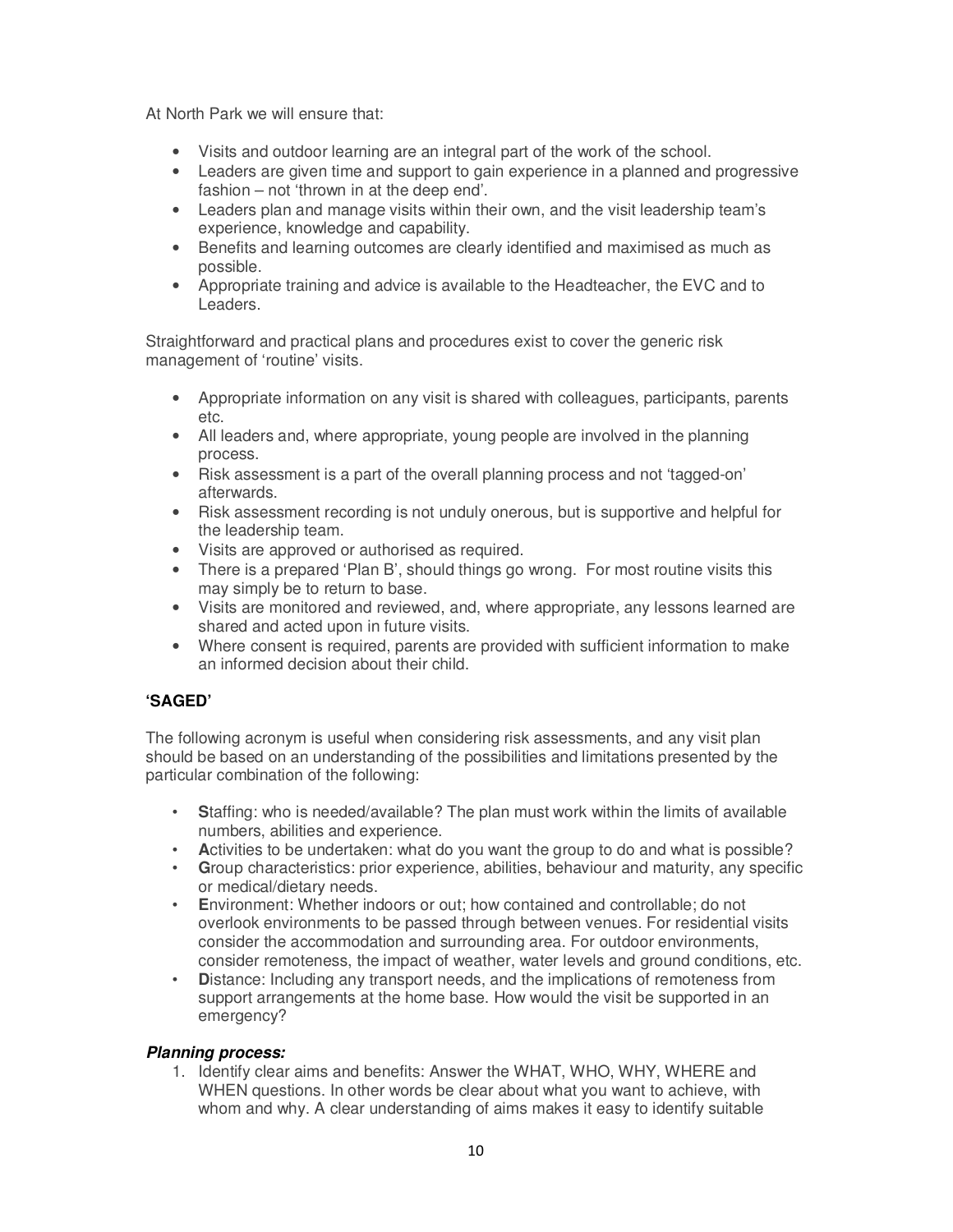choices for many other aspects of planning (such as venue, transport, competence of leaders, preparation of the group etc). Identifying the potential benefits is essential in making sound judgements as to whether the level of risk is 'broadly acceptable'.

- 2. Identify and assess any risks to the health and safety of those involved.
- 3. Decide if existing establishment practices and procedures adequately manage these risks. If not, create a visit plan that maximises the benefits and learning opportunities while keeping the risk within an acceptable level. This plan and the judgement about balance of benefits and risks needs to be specific to that group, doing those activities at that venue, at whatever time of year and day it is. There may, for example, be a choice of transport to a venue – walking, cycling, public transport or private coach the skill is to choose the most beneficial option which can still be managed appropriately. Deciding that a balance of benefits and risks is 'acceptable' involves a subjective judgement. It is, therefore, sensible to include colleagues and young people in the process.
- 4. If not recorded within existing generic documents (e.g. within National Guidance or your Establishment's policies, etc), record the significant findings of your planning process*. If existing generic documents cover everything then there is no need to repeat anything.* Ensure information on the risks and how they will be controlled is shared with all those involved. Where required, have the visit plan approved by the employer.
- 5. Carry out the visit or activity using the plan as a guide, but using dynamic/on-going risk management to continue to monitor the plan and adjust where necessary.
- 6. Review the visit afterwards. Any lessons learned from the visit should inform future visit plans, be shared with colleagues and, if appropriate, incorporated into the establishment's generic policies or procedures.

#### **General advice and Practical strategies**

Refer to the document 'Avoiding accidents and emergencies' in section four of the OEAP guidance for advice on good leadership habits and practical leadership lessons drawn from accidents.

The management of a visit or activity may involve working with young people in and around hazards (e.g. near water, around moving vehicles, in a crowded public place, etc). When creating a visit plan to manage this there are a limited number of options to choose from:

- Brief the group. A group can be briefed about hazards, or trained to deal with them and therefore manage the risk themselves.
- Shield the group by skilful positioning. For example: have someone at the front and back of the group; set boundaries that create a buffer zone between the group and the hazard; position the leader between the hazard and the group.
- Provide protection for the group. For example: gloves for working in rough ground; suitable footwear; waterproofs for bad weather; hats for sunburn.
- Remove the hazard. For example: checking that a hotel fire escape is free from obstructions; keeping sharp tools in a designated place.
- Avoid the hazard. If, despite using any combination of these four strategies, the Visit Leader feels that the level of risk is still unacceptable (remember this may vary from group to group and day to day), then the only strategy left is avoidance ('get away'). Stop what is happening, contain the situation, and either move to the pre-prepared Plan B, or reassess for suitable alternatives.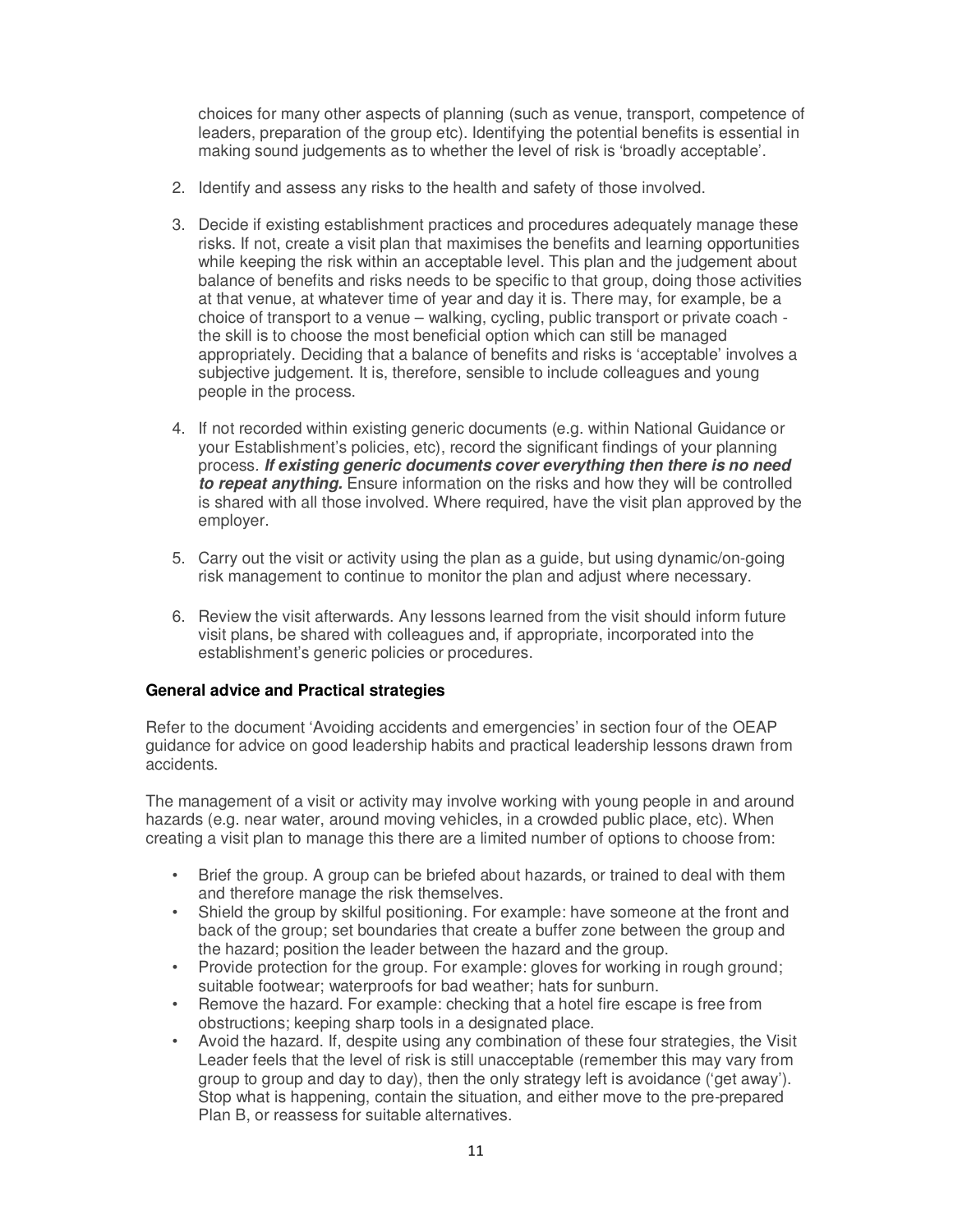#### **What to record and how**

- Employers are required by law to carry out risk assessments and, where five or more people are employed, record any significant findings. In the context of outdoor learning and off–site visits, this means recording (as simply as possible) **what you plan to do**, as a result of identifying risks and making a judgement about the balance of benefits and risks.
- A risk assessment record should not be complicated or lengthy; it could be thought of as the minutes of a staff meeting, where any significant issues, and how to manage them, were discussed and recorded. See the appendices for examples of risk assessments. **The quality of the recorded thought process is what** matters, not **how** it is recorded.
- Leaders need to demonstrate that all significant risks have been identified and taken account of in the visit planning; staff will endeavour to consider each visit as unique, considering all of the pupils in the group, all of whom behave differently in different circumstances, The final decision must be that the risk for each participant can be kept within 'acceptable' levels.
- Risk assessments will be undertaken by visit leaders, who have demonstrable experience in planning visits, supported by the EVC as required. Newly qualified staff will be supported in the planning process by a member of the senior leadership team.

#### **Venues and providers**

- When assessing venues and providers for visits school will ascertain if the provider holds a LOtC Quality Badge (Learning Outside the Classroom Quality Badge)
- If this is not held by the provider then school will complete a provider statement form.
- School will also complete a bus company information form, in line with DCC requirements.
- See DCC policy regarding arrangements for external providers.
- See DCC policy for guidance on using school grounds for activities.

## **EMERGENCY PROCEDURES AND INCIDENT REPORTING**

When we look at how things can go wrong on an Off-Site Visit, it is possible to consider emergencies in four categories, depending upon the nature of the incident. Planning and preparation for Off-Site Visits should ensure an appropriate response to an emergency in any of these categories, at any time of day or night.

• **Incident**: a situation that is dealt with by the Visit Leadership Team. This may, perhaps, involve some communication back to school or to parents, and some support from the EVC/Headteacher but the visit Leader remains in control and is able to cope.

• **Emergency:** an incident which overwhelms the coping mechanisms of the Visit Leadership Team and which requires the School's Emergency Plan for Off-Site Visits to be initiated. This may involve some communication with the Employer (DCC) and support from it, but the school takes control of the situation and is able to cope. An incident is an emergency where:

- A group member has suffered a serious injury
- A group member is at risk
- A group member has gone missing for a significant period
- Any other incident beyond normal coping mechanism of the visit leader

• **Critical Incident**: an incident which overwhelms the coping mechanisms of both the Visit Leadership Team and the school, and which requires the Establishment Emergency Plan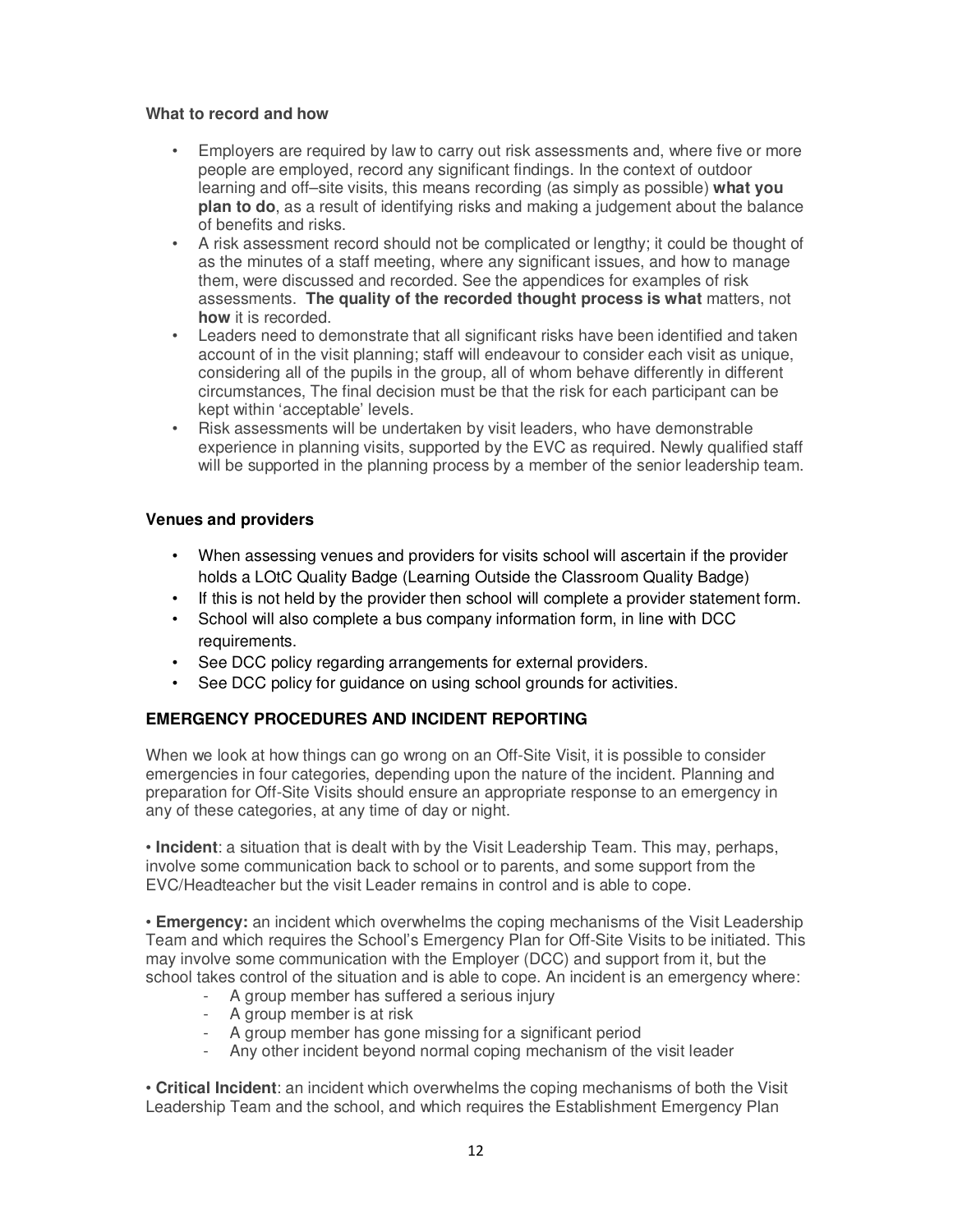and the Employer Critical Incident Plan to be initiated. The Employer takes control of the situation and supports the school and the visit staff/participants. For example

- An incident meets the criteria as laid down in the DCC policy
- Goes beyond the ability of the school to cope

#### *Responding to a critical incident*

- The Visit Leadership Team should stabilise the situation as far as possible.
- The Visit Leadership Team should alert the School Emergency Contact.
- The School Emergency Contact should decide the level of response required and, when necessary, initiate the Emergency Plan and alert the Employer's Emergency Contact.
- The Employer's Emergency Contact should initiate the Employer's Critical Incident Plan for Off-Site Visits.

• **Major Incident**: an incident which (if in the UK) is declared as a major incident by the Police, who will take control, and where the relevant Local Authority's Major Incident Plan is initiated, or where (if outside the UK) the relevant authorities take control. Both the School's and the Employer's Response Plans will be required in order to coordinate with the Police or other authorities.

#### **Key points**

Deciding what to do in the event of an accident or emergency should form part of the planning and preparation of every Off-Site Visit, and be written down as Emergency Procedures for the visit. All members of the Visit Leadership Team should be familiar with these.

- All staff should carry information of who to contact in case of an emergency *EV7 Emergency Card – Group Leader* should be carried at all times by the Group leader.
- Staff should carry the school mobile phone. They should also ensure school has all necessary up to date contact numbers.
- In cases of incidents and emergencies staff will contact the school office during the day or the agreed emergency contact (24 hours) in case of residential visits.
- School will then respond in line with DCC Policy and Guidance for Educational Visits, and if necessary DCC Guidance for Critical Incidents.
- If necessary emergency services will be called, e.g. ambulance by the leader and/or school
- School will contact parents in case of any emergency and the designated emergency contact will be responsible for this. The Emergency Contact will hold all the relevant information, including contacts, close at hand at all times the visit is in progress (paper copies, in case electronic information is inaccessible)
- All adults on the visit should know who the visit leader is and young people should also know what to do in case of an emergency
- For residential visits plans must take into account the possibility of an incident occurring out of normal working hours. The procedures of the establishment will also be followed.
- Useful documents include OEAP leader checklists, available on the website.
- All staff hold emergency basic first aid training and will follow procedures, as necessary.
- All information about incidents will be recorded, in line with DCC policy.

## **BEHAVIOUR**

- School policies on behaviour and safeguarding will be followed at all times.
- All children will be reminded of behaviour expectations and they will mirror those expected in school.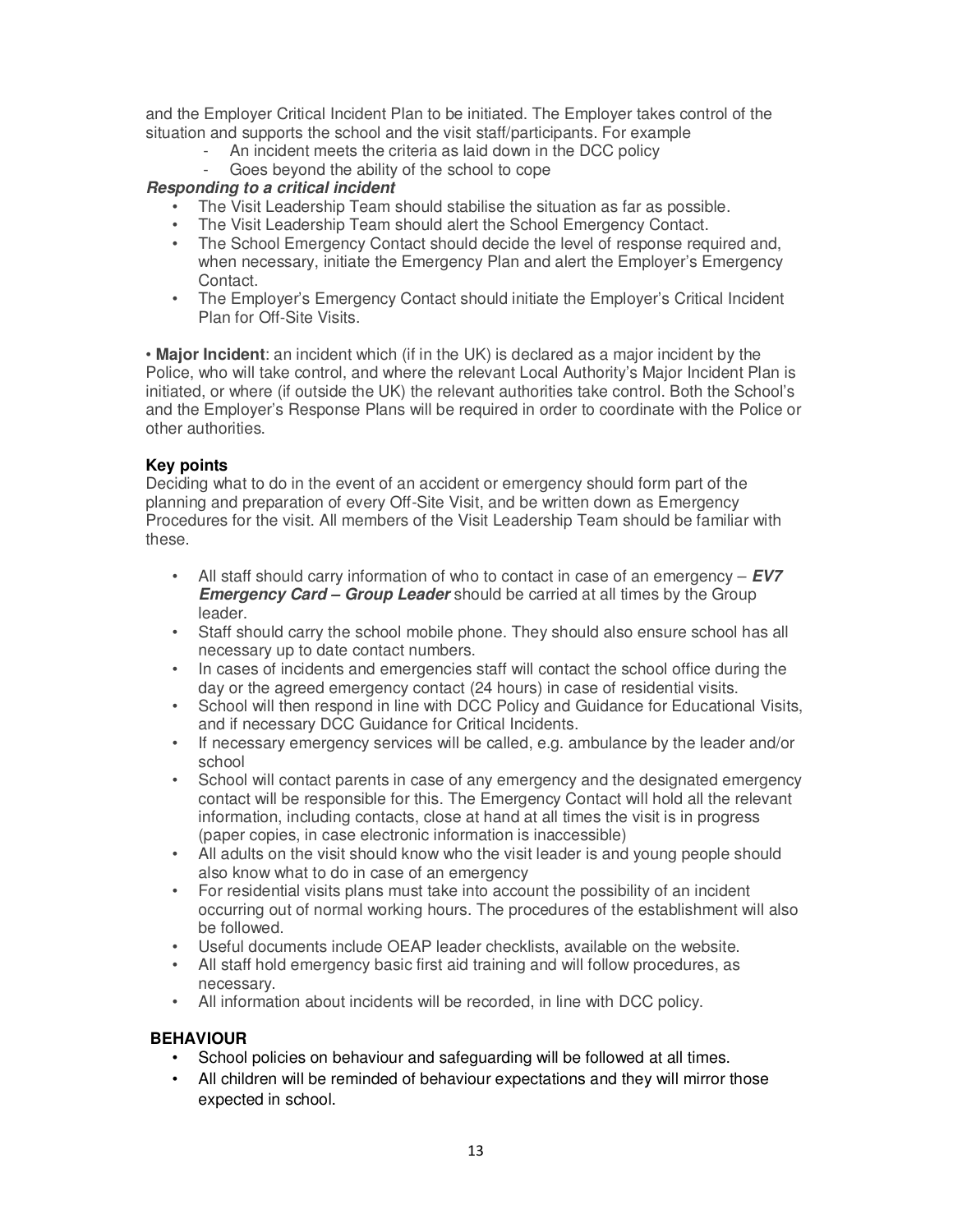- Pupils will be reminded of safety procedures prior to all visits and the timetable of the day will be explained to them. It will be made clear who is the group and overall visit leader.
- For pupils who have challenging behaviour issues, a risk assessment will be undertaken and all possible measures will be put in place to ensure the child is included in the school trip. A child will only ever be excluded in extreme cases from outdoor visits if their behaviour poses a risk to themselves or other pupils and adults. This assessment will be undertaken in consultation with parents/carers.

## **INCLUSION**

- This policy presumes an entitlement of all pupils to participate in events, and is in line with the Equality Policy
- Accessibility issues will be considered as part of the planning process and realistic modification or adaptations will be made wherever possible.

## **INSURANCE**

- The school is covered by the LA insurance and all visits are covered by the Employer's Liability and Public Liability insurance.
- See DCC policy for further information on when additional insurance is required, e.g for residential and oversees visits.

## **FINANCE**

- See the charging policy for information
- When arranging a visit, the cost effectiveness and value for money that the activity offers will be part of the planning process.
- Parents will be asked for **contributions** towards the cost and school will support with funding, whenever possible.
- Visits will only be cancelled if the majority of costs cannot be met or supported by school funds.
- No pupils will be excluded from visits (other than residential or those outside of school hours) if parents cannot pay.

## **Key contacts and additional information**

- Headteacher Patricia Monk 01388815943
- EVC Patricia Monk
- See DCC policy for LA contacts
- See OEAP website for additional guidance for school, EVC and leaders http://oeapng.info/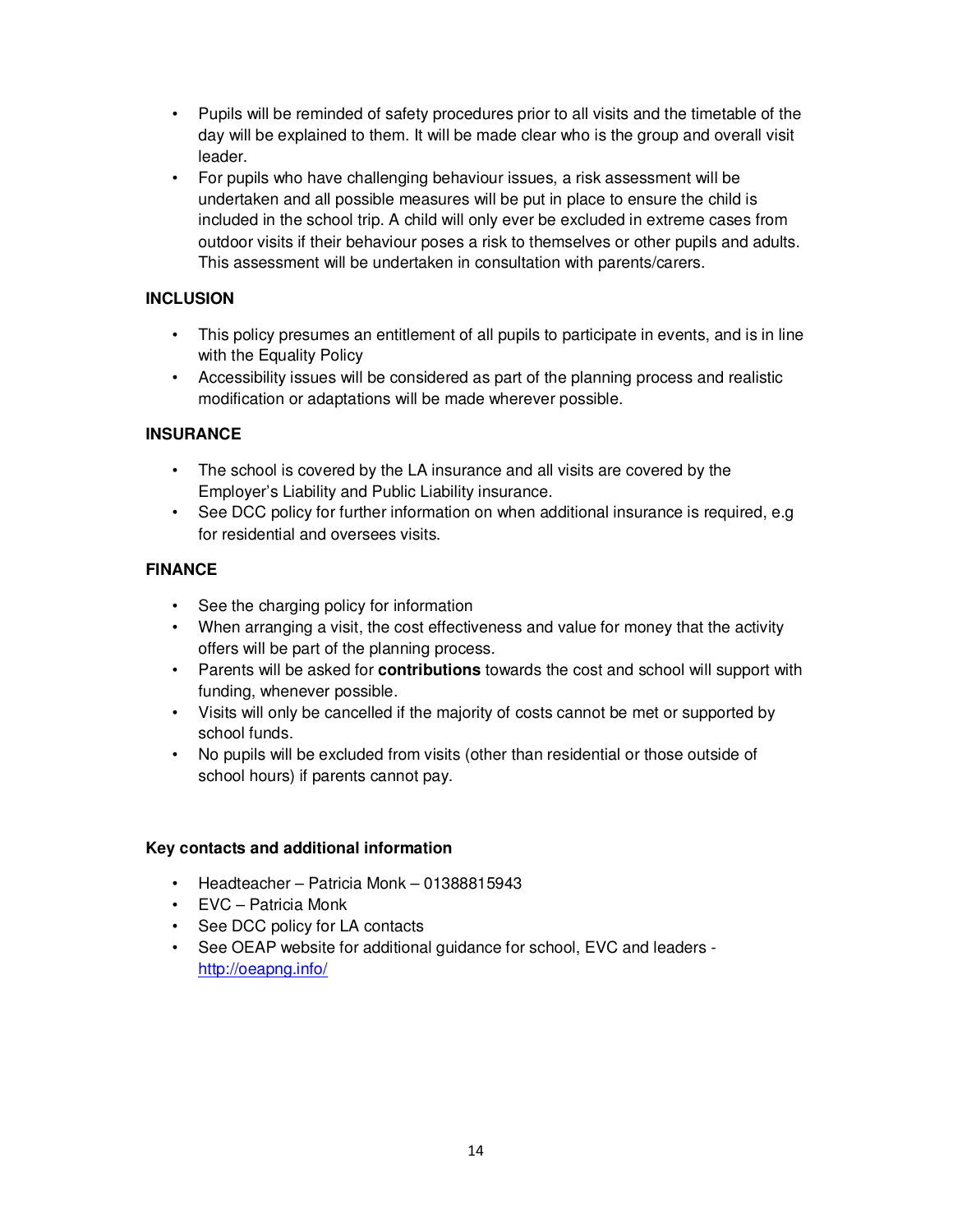#### **APPENDICES**

**Form EV2 - Risk Assessment Form** 

## **RISK ASSESSMENT**

**North Park Primary School**

**Group Leader** \_\_\_\_\_\_\_\_\_\_\_\_

Activity / Visit <u>**Activity / Visit**</u> 2010 **Date Date Date Date Date Date Date Date Date Date Date Date Date Date Date Date Date Date Date Date Date Date Date Date Date Dat** 

•

**Educational / Visit Objectives**:-

| 1. HAZARD<br>List the hazards<br>which could<br>cause harm | 2. RISK<br>List who might be<br>harmed and how | 3. | <b>CONTROLLING</b><br><b>RISK</b><br>List existing<br>precautions and<br>whether more<br>should be done | <b>4. RECORD YOUR FINDINGS</b><br>List what actions you've taken | <b>5. REVIEW AND REVISE</b><br>Is any further action required<br>before, during and after the visit |
|------------------------------------------------------------|------------------------------------------------|----|---------------------------------------------------------------------------------------------------------|------------------------------------------------------------------|-----------------------------------------------------------------------------------------------------|
|                                                            |                                                |    |                                                                                                         |                                                                  |                                                                                                     |
|                                                            |                                                |    |                                                                                                         |                                                                  |                                                                                                     |
|                                                            |                                                |    |                                                                                                         |                                                                  |                                                                                                     |
|                                                            |                                                |    |                                                                                                         |                                                                  |                                                                                                     |
|                                                            |                                                |    |                                                                                                         |                                                                  |                                                                                                     |
|                                                            |                                                |    |                                                                                                         | $\sim$                                                           |                                                                                                     |

| (Group Leader) |  |
|----------------|--|
| (EVC)          |  |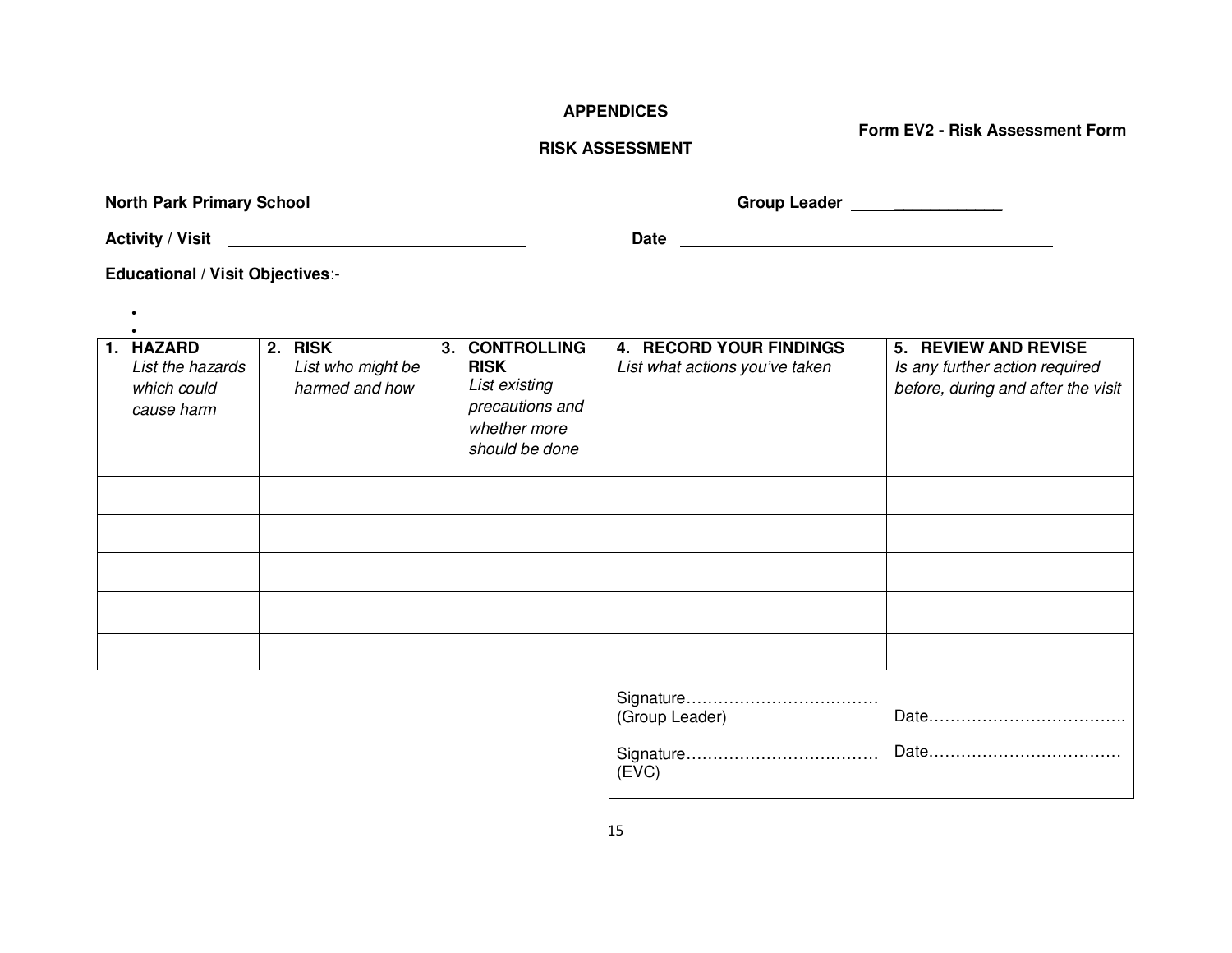| <b>HAZARD</b> | <b>RISK</b>                               | <b>PERSONS</b><br>AT RISK | CONTROL MEASURES/CONTROLLING RISK                                                                                                                                                                                                                                                                                                                                                                                                                                    | <b>COMMENTS/ACTIONS</b>                                            |
|---------------|-------------------------------------------|---------------------------|----------------------------------------------------------------------------------------------------------------------------------------------------------------------------------------------------------------------------------------------------------------------------------------------------------------------------------------------------------------------------------------------------------------------------------------------------------------------|--------------------------------------------------------------------|
| On foot       | Injury, death                             | Young<br>people,<br>staff | Work on foot planned to avoid fast roads wherever<br>possible<br>Supervision on pavements, roads and especially<br>crossing of any fast roads is pre-planned<br>Young people are briefed re hazards and behaviour<br>required<br>If abroad, young people briefed re right-hand traffic<br>and any in-country traffic rules                                                                                                                                           | Planning, leader and young person<br>briefing                      |
| Coach         | Injury, death,<br>separated<br>from group | Young<br>people,<br>staff | Coach used meets Local Authority recommendations<br>- Hired from accredited coach company<br>Coaches have seat belts which staff ensure are used<br>Buses without seatbelts are avoided whenever<br>possible and never used on high speed roads<br>Supervision within CYPS H&S ratios<br>Suitable embarkation points used (e.g. coach park,<br>onto wide pavement)<br>Close supervision and head counts during any breaks<br>in journey and getting on and off coach | CYPS H&S policy for educational<br>visits and transport guidelines |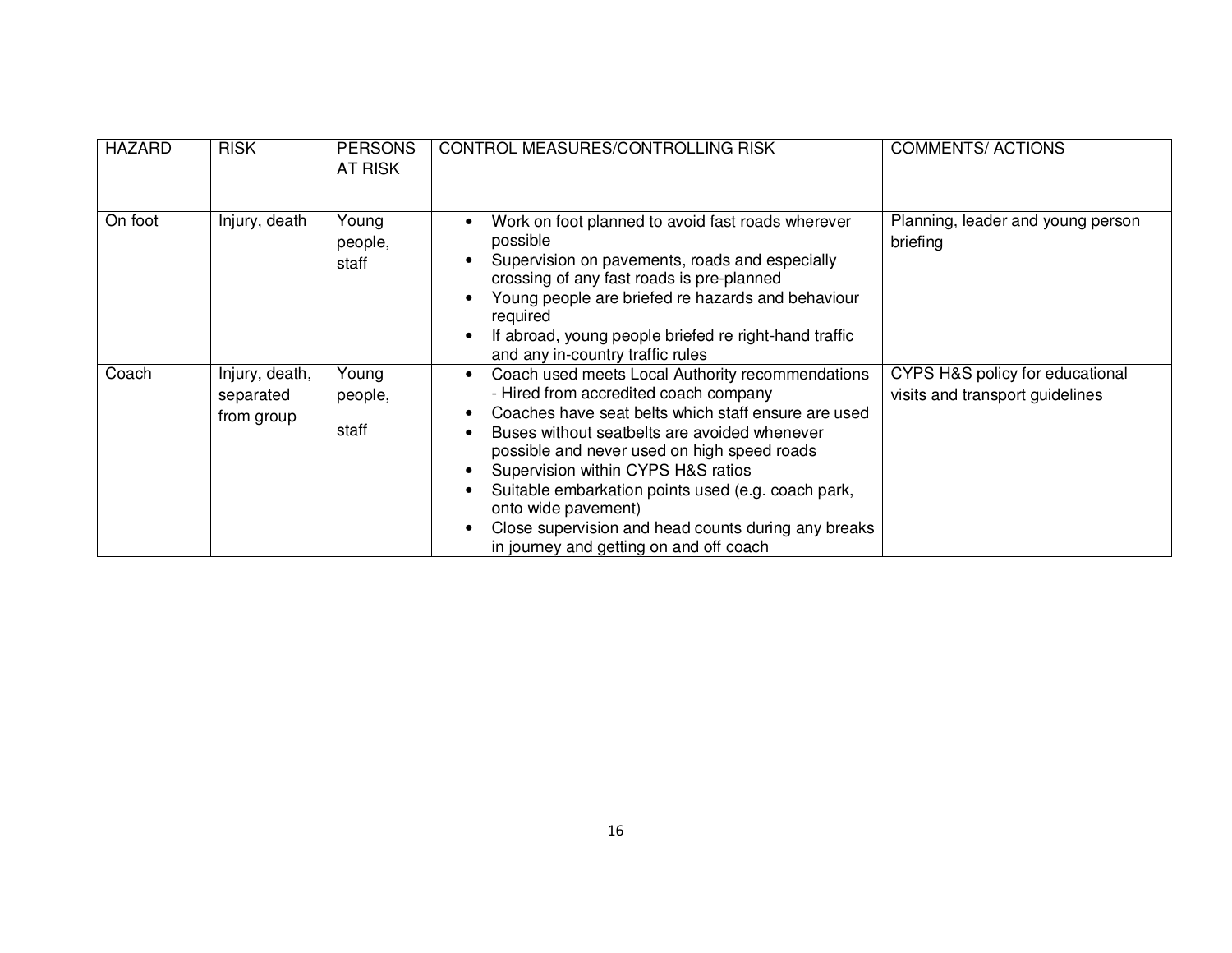# **EV8 (2014)**

# **EMERGENCY CARD – FOR EMERGENCY CONTACTS**

THIS CARD SHOULD BE HELD BY BOTH EMERGENCY CONTACTS AND KEPT IN THEIR POSSESSION THROUGHOUT THE VISIT.

IN THE EVENT OF A **SERIOUS ACCIDENT**, SUCH AS A FATALITY, MULTIPLE INJURY, MENINGITIS, ABDUCTION OR NATURAL/MAN-MADE DISASTER THE FOLLOWING PROCEDURES MUST BE FOLLOWED:

- 1. If contacted by the group leader, ask for and write down all the information required including -
	- The telephone number of the group leader making the call
	- Time of call, time of incident
	- Nature of incident, including names of pupils and staff involved, type of injuries, location of incident
	- Ask have emergency services (999) been called/at the scene
- 2. Locate your copy of all the information about the visit.
- 3. **24hr Assistance** If the incident is outside normal office hours notify the County Council's **Civil Contingencies Unit (CCU).**

Call **0345 6060 365** (Police 24hr Switchboard) and request to speak to the North Durham Communications Duty Supervisor. Then ask for the CCU Duty Officer to be paged. (Call 00 44 345 6060 365 from abroad)

4. Notify the DCC Health & Safety Team Tel **03000 265 781**.

 $(8.30$ am to  $4.30$ pm Mon – Friday)

- 5. Be prepared to go to an emergency control centre with all the visit information if requested to do so.
- 6. Stay in contact with the group leader until the accident/incident is fully under control.
- 7. **DO NOT** contact individual parents or adults associated with the visit until this has been agreed with either Senior Management, CCU or the DCC Health & Safety Team.
- 8. **DO NOT** speak to the press or media, refer them to the Corporate News Team **03000 268 070** or **03000 268 064**.
- 9. Keep a written account of all events/times/contacts following notification of the serious accident/incident.
- 10. Remain on call so the group leader can relay further information to you.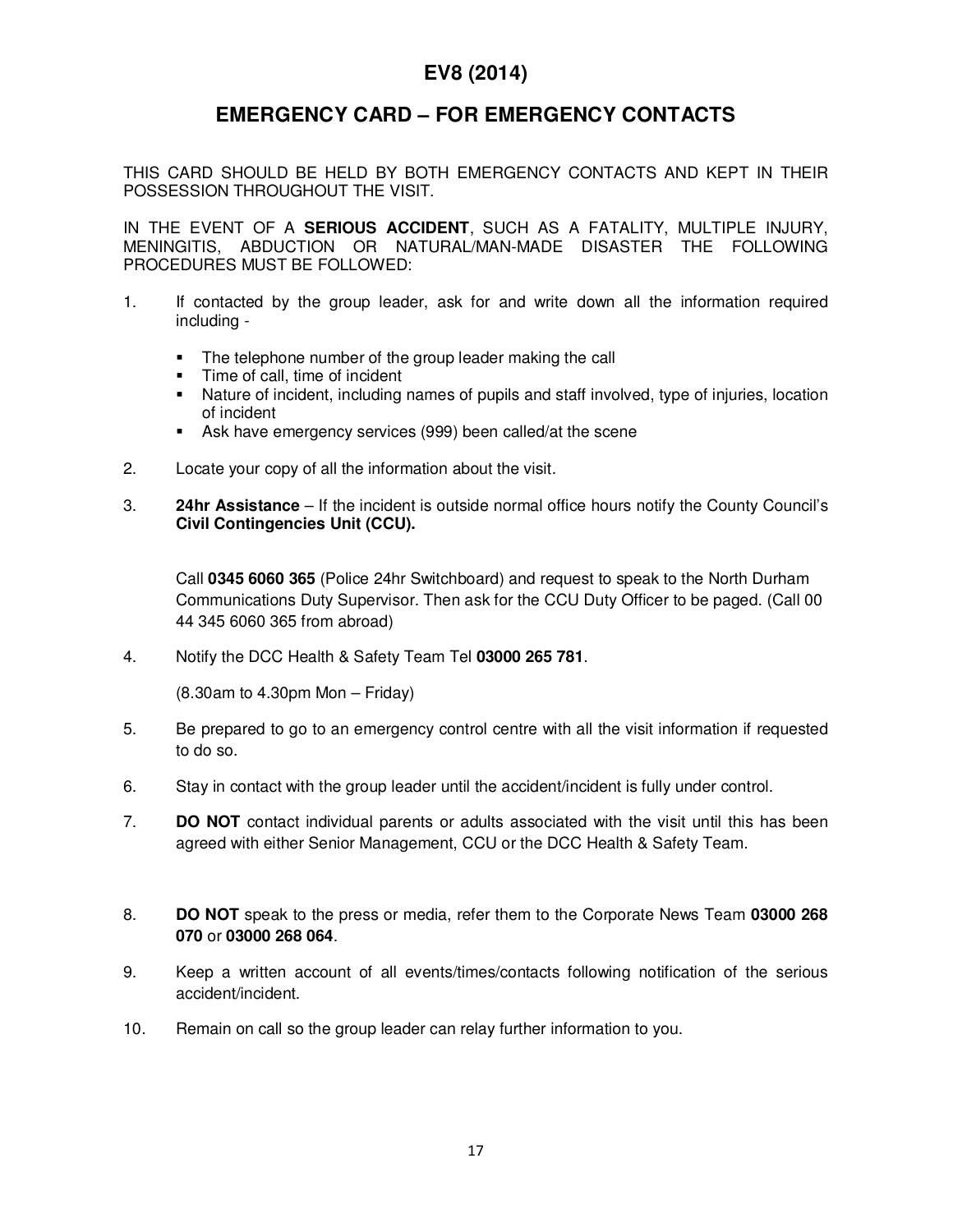# **EMERGENCY CARD – GROUP LEADER EV7 (2014)**

THIS CARD SHOULD BE HELD BY GROUP LEADER AND KEPT IN THEIR POSSESSION THROUGHOUT THE VISIT.

IN THE EVENT OF A **SERIOUS ACCIDENT**, SUCH AS A FATALITY, MULTIPLE INJURY, MENINGITIS, ABDUCTION OR NATURAL/MAN-MADE DISASTER THE FOLLOWING PROCEDURES MUST BE FOLLOWED:

- 1. Assess the situation and safeguard the uninjured members of the group.
- 2. Attend to any casualties.
- 3. Call the emergency services, if appropriate. (999 in UK, 112 in Europe, 911 in North America)
- 4. Contact your **Emergency Contacts** at your School/Service.
- 5. **24hr Assistance** If you are unable to get in touch with your emergency contacts or the incident is outside normal office hours, notify the **Civil Contingencies Unit (CCU).**  Call **0345 6060 365** (Police 24hr Switchboard) and request to speak to the North Durham Communications Duty Supervisor. Then ask for the CCU Duty Officer to be paged. (Call 00 44 345 6060 365 from abroad)
- 6. Inform DCC Health & Safety on **03000 265 781**. (8.30am to 4.30pm Mon Fri)
- 7. Stay in contact with your own establishments Emergency Contacts until the accident/incident is fully under control.
- 8. **DO NOT** contact individual parents or adults associated with the visit, this will be done by the Emergency Contacts/ CCU / DCC Health & Safety Team.
- 9. **DO NOT** speak to the press or media, refer them to the Corporate News Team **03000 268 070** or **03000 268 064**.
- 10. Keep a written account of all events/times/contacts/decisions as they happen. This will help you recall events afterwards.
- 11. Keep all receipts for any expenses. Insurers will ask for these after the event should you wish to claim them back.
- 12. If abroad, ring the British Consulate or Embassy.

| My emergency contacts are - |              |  |  |
|-----------------------------|--------------|--|--|
| Name $-$<br>1.              | 2. Name -    |  |  |
| Tel Number-                 | Tel Number - |  |  |